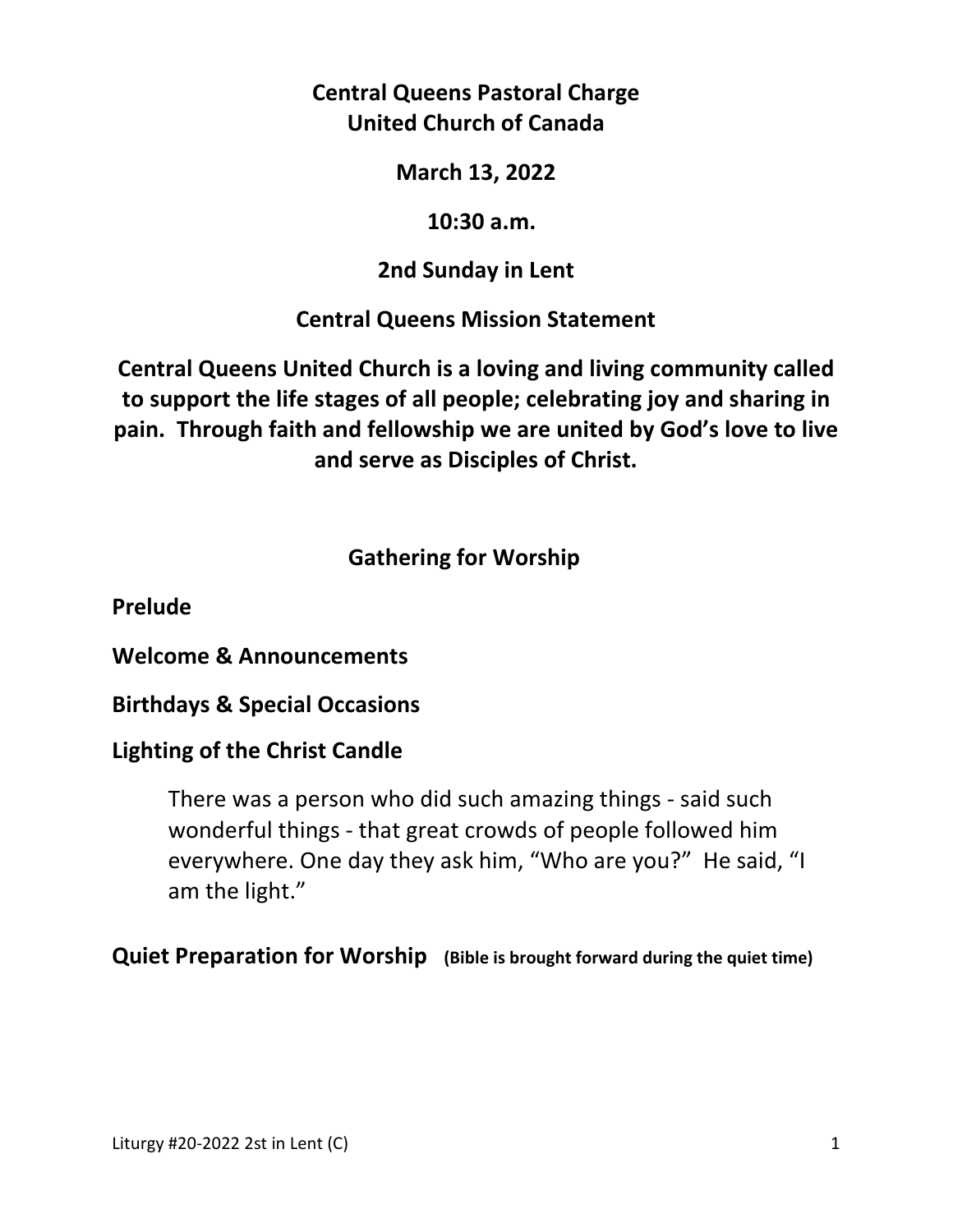### **Lenten Litany**

 Jesus knew that following God was not an easy path. We hope and expect that life will be comfortable and easy. Following Jesus means losing our life as we know it so that we can save it. Discomfort lies in confronting the ways in which we ourselves contribute to pain and suffering in the world.

# *The second rock is placed*

 The rock of discomfort.  **May God spirit walk with us.** 

\*Introit "Don't Be Afraid" And Allen and MV #90

### **Call to Worship**

 Blessed and blessing, loving and loved, God's people, Central Queens community of faith, come to this place!  **We're ready!**  From times of work, from times of play, from times of busy-ness, from times away, God's people, of Central Queens community of faith, come!  **We're ready!**  To speak and to receive, to sing and to pray, God's people of Central Queens community of faith, come!  **We're here! We're here! We're here to worship God!**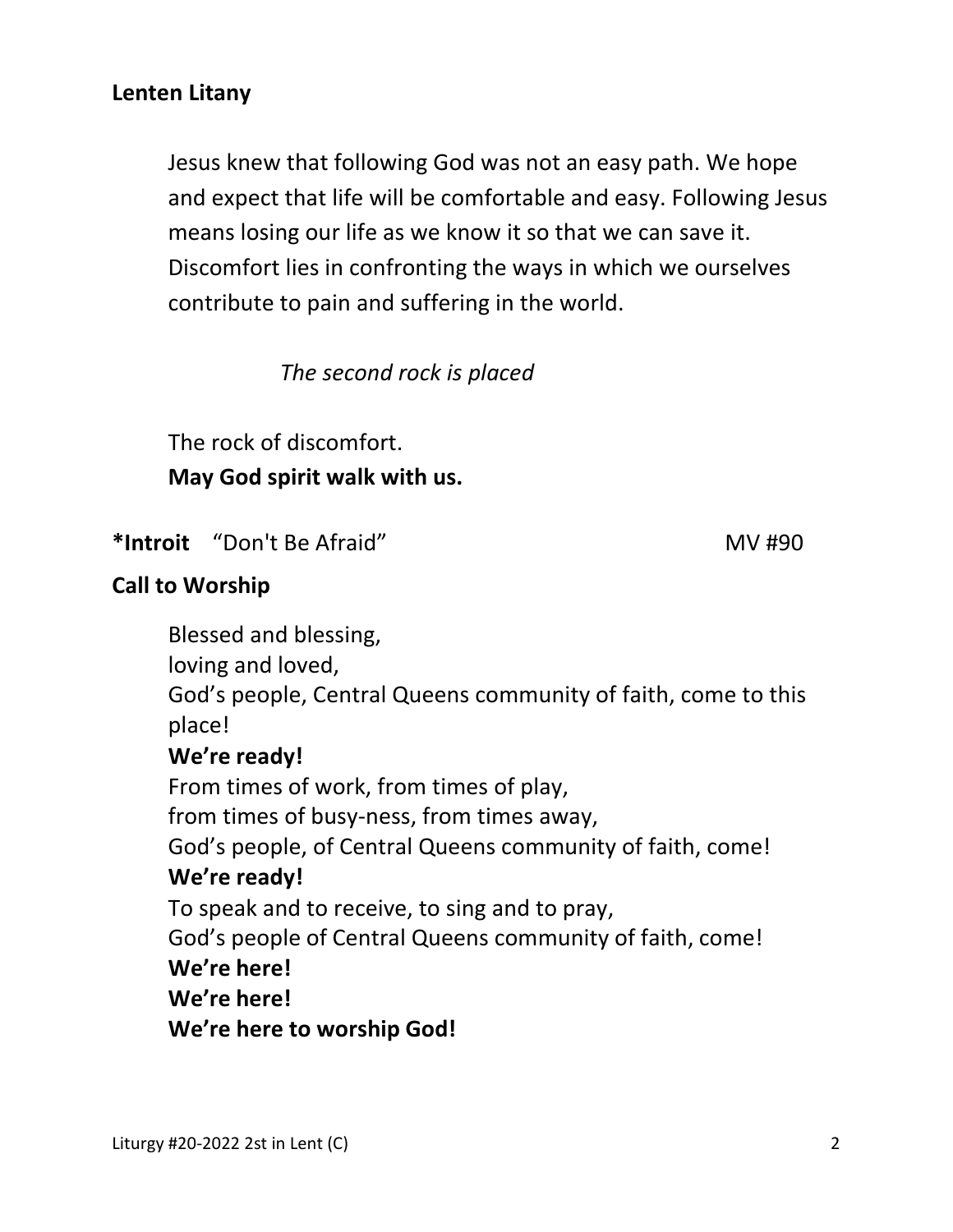\*Hymn 
"Come, Touch Our Hearts" MV #12

#### **Prayer of Approach**

 **God of smooth road, God of the rough places, God of the wilderness paths, thank you. Thank you for calling us out when we want to wrap ourselves up and hide. Thank you for giving us safe space when everything is just too much. Thank you for blessing all creation with your presence, and with your love. Open our hearts, we pray—open our minds open our souls and, by your grace, fill them with your abundant love; not only so that we would be changed, not only so that we would be blessed, but so that we can be blessing and people of transformation, in your world. In Jesus' name we ask it.** 

With Jesus, we share in the ancient prayer…

#### **Lord's Prayer**

**Our Father, which art in heaven, hallowed be thy name. Thy Kingdom come, thy will be done on earth, as it is in heaven. Give us this day our daily bread;**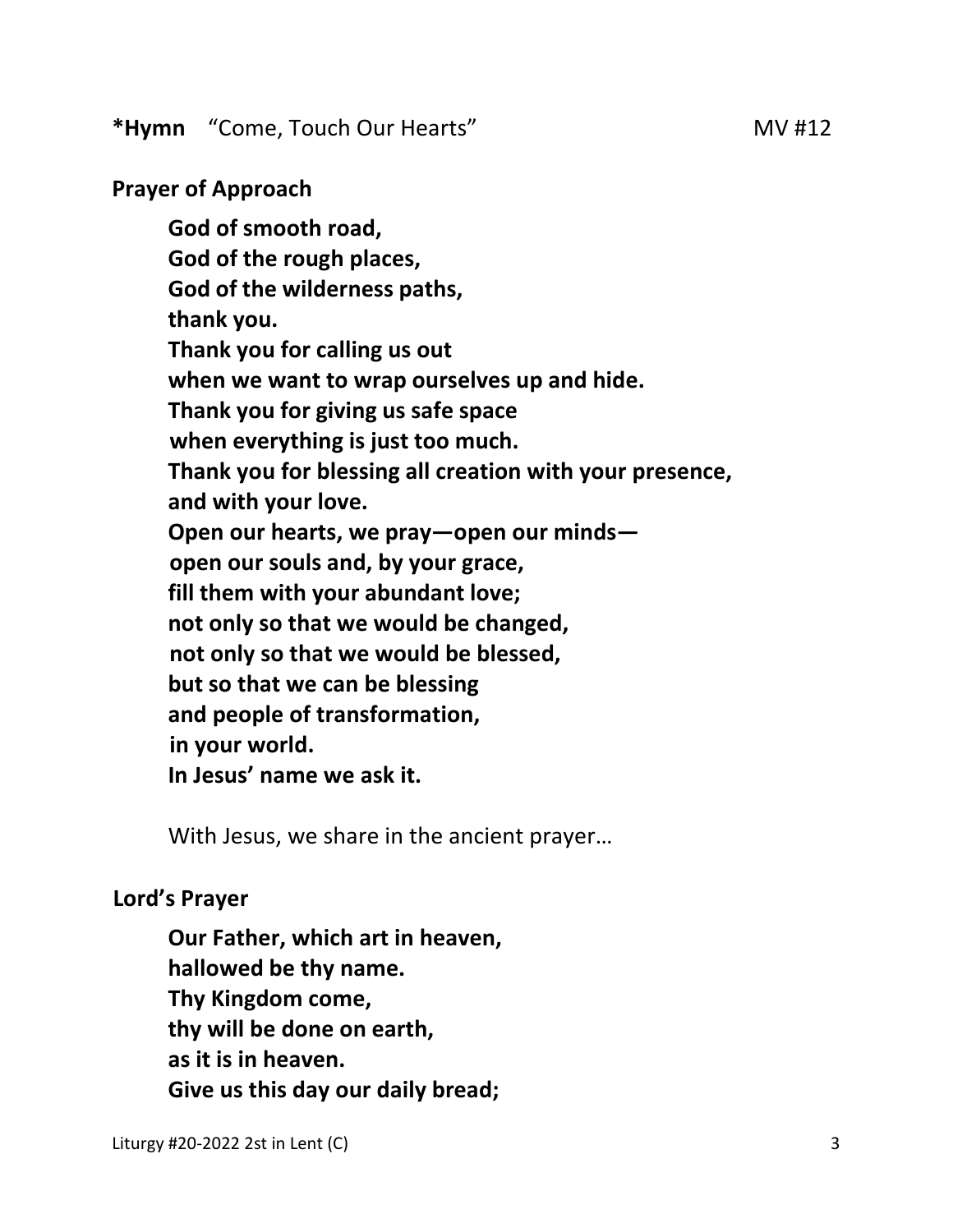**and forgive us our trespasses, as we forgive those who trespass against us; and lead us not into temptation, but deliver us from evil. For thine is the kingdom, the power, and the glory, for ever and ever. Amen.** 

#### **Psalm 27** VU #754

\*Hymn "I Can Feel You Near Me God" MV #48

#### **All God's Children**

|  | *Hymn "I Can Feel You Near Me God" | MV #48 |
|--|------------------------------------|--------|
|--|------------------------------------|--------|

#### **Prayer of Confession**

 **God of compassion, we often seek our own comfort. We prefer our own plans to your purposes. We shrink from costly discipleship and put our own interests first. Forgive our fleeting commitment and the times we have indulged our own complaints. Have mercy on us. Inspire us with the energy to do your will and serve our neighbours in the example of Jesus who is the Christ. Amen.**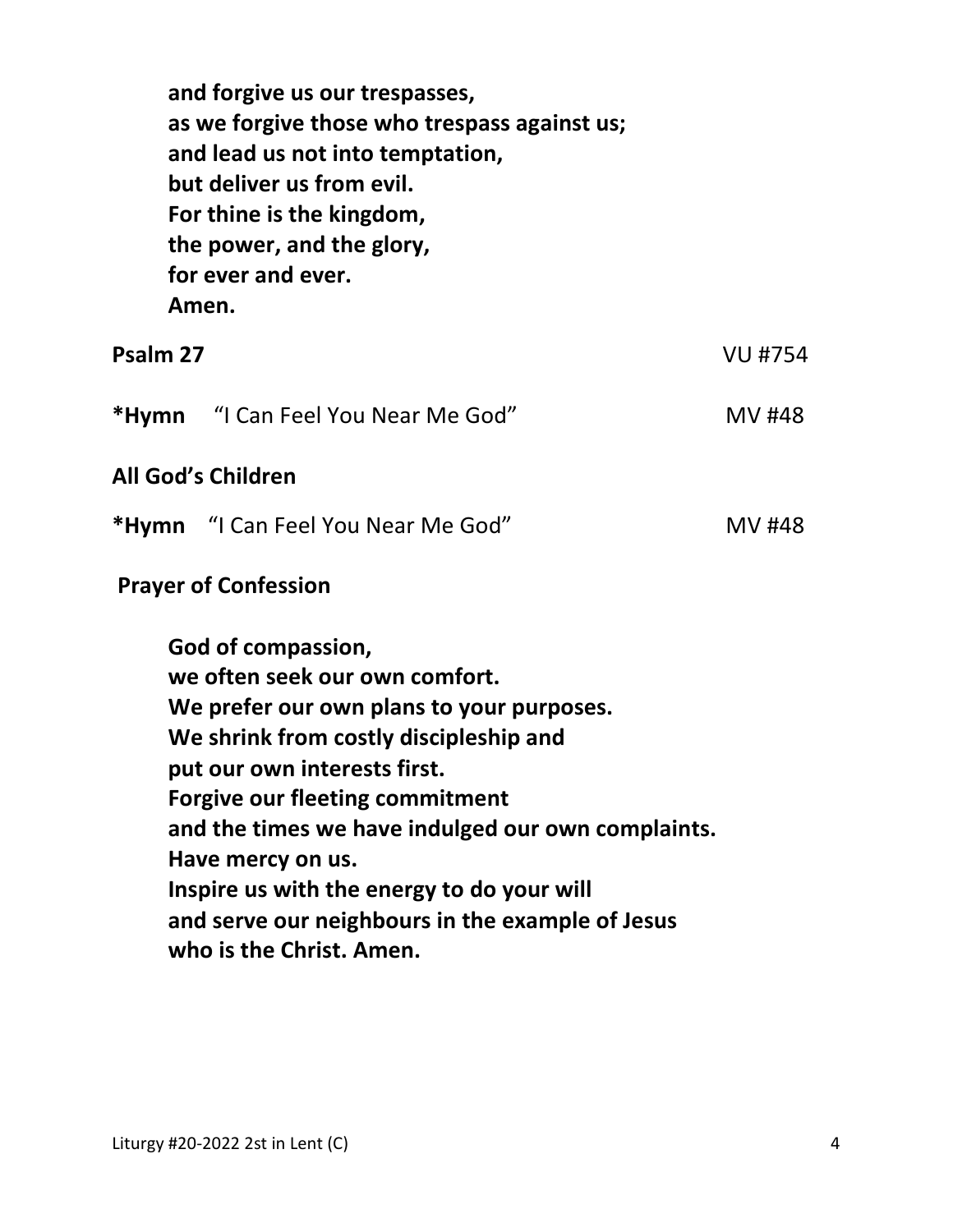### **Assurance of Unending Love**

 Friends in Christ, while it is true that we have not always followed God's way, it is a greater truth that God's love still surrounds us. A love poured out in Jesus the Christ.

 As we seek God's ways, we quickly learn of unconditional Love. In the love, we are all set free to be the people God calls us to be. So, be at peace with God, with yourself, and with one another.

# **Presentation of Our Gifts**

### **Offertory Invitation**

The Way of Lent is a path that we travel each year, as a time for us to remember Jesus' journey. On that journey, he met many people. In that meeting, they were blessed. In that blessing, many of them were changed. In that change, many of them shared what they had experienced. In that sharing, they changed the world. We are disciples of Christ, blessed by his teaching and blessed by his love. So, let's share who we are and what we have, that, in that sharing, we would be part of blessing God's world. Let us gather together what we are able to offer!

# **Offertory**

**\*Presentation of Offering** "Christ Has No Body Now But Yours" MV #171 (Chorus)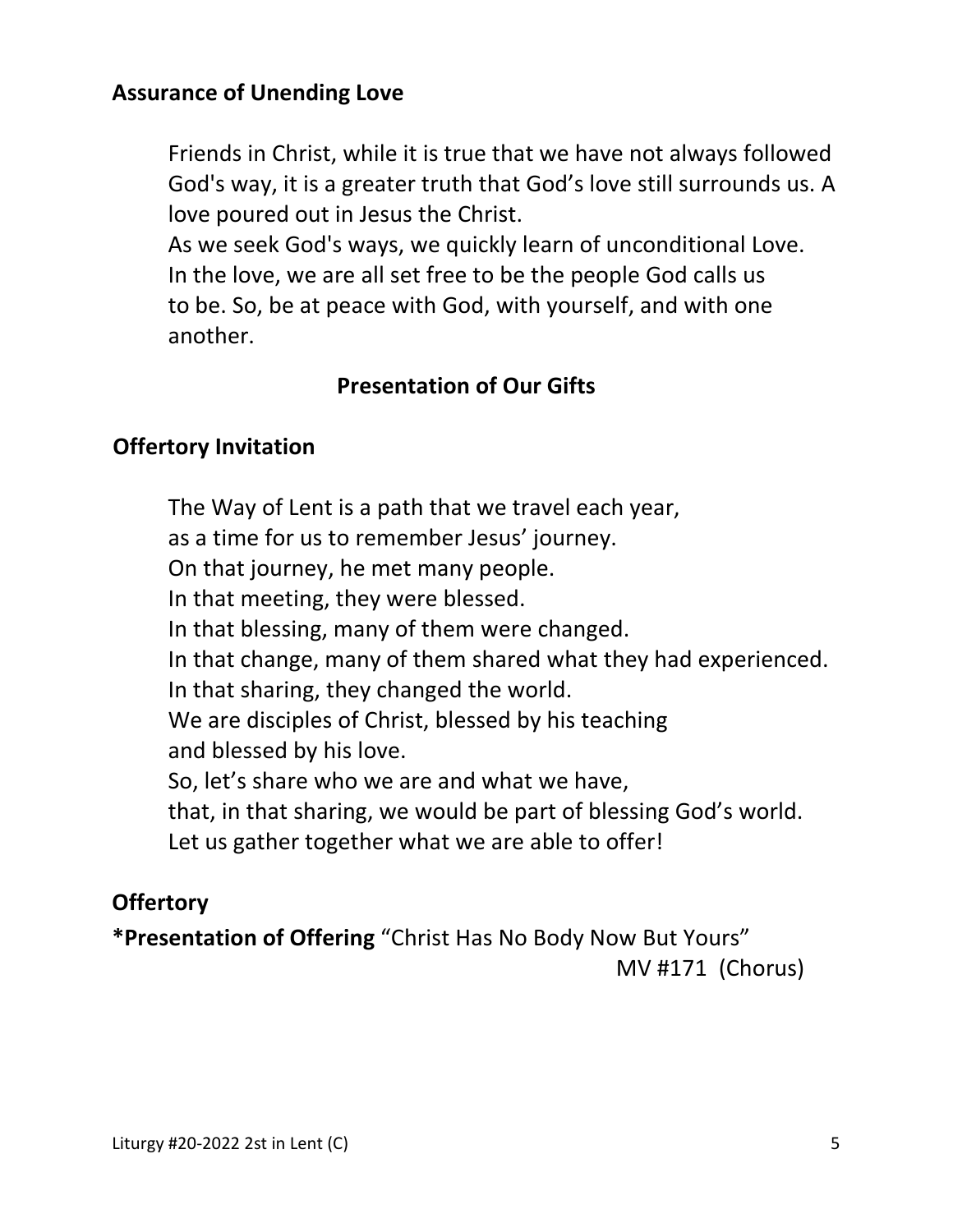#### **\*Offertory Prayer**

**God of all creation, we know that all that we have, all that we are, is blessed and blessing. In this sharing, we add our blessing to yours. May all of these blessings bring hope and healing to your world. Amen.** 

#### **Listening for the Word**

**Sacred Scripture** 

#### **Genesis 15:1-12, 17-18**

 After these things the word of the LORD came to Abram in a vision, "Do not be afraid, Abram, I am your shield; your reward shall be very great." But Abram said, "O Lord GOD, what will you give me, for I continue childless, and the heir of my house is Eliezer of Damascus?" And Abram said, "You have given me no offspring, and so a slave born in my house is to be my heir." But the word of the LORD came to him, "This man shall not be your heir; no one but your very own issue shall be your heir." He brought him outside and said, "Look toward heaven and count the stars, if you are able to count them." Then he said to him, "So shall your descendants be." And he believed the LORD; and the LORD reckoned it to him as righteousness.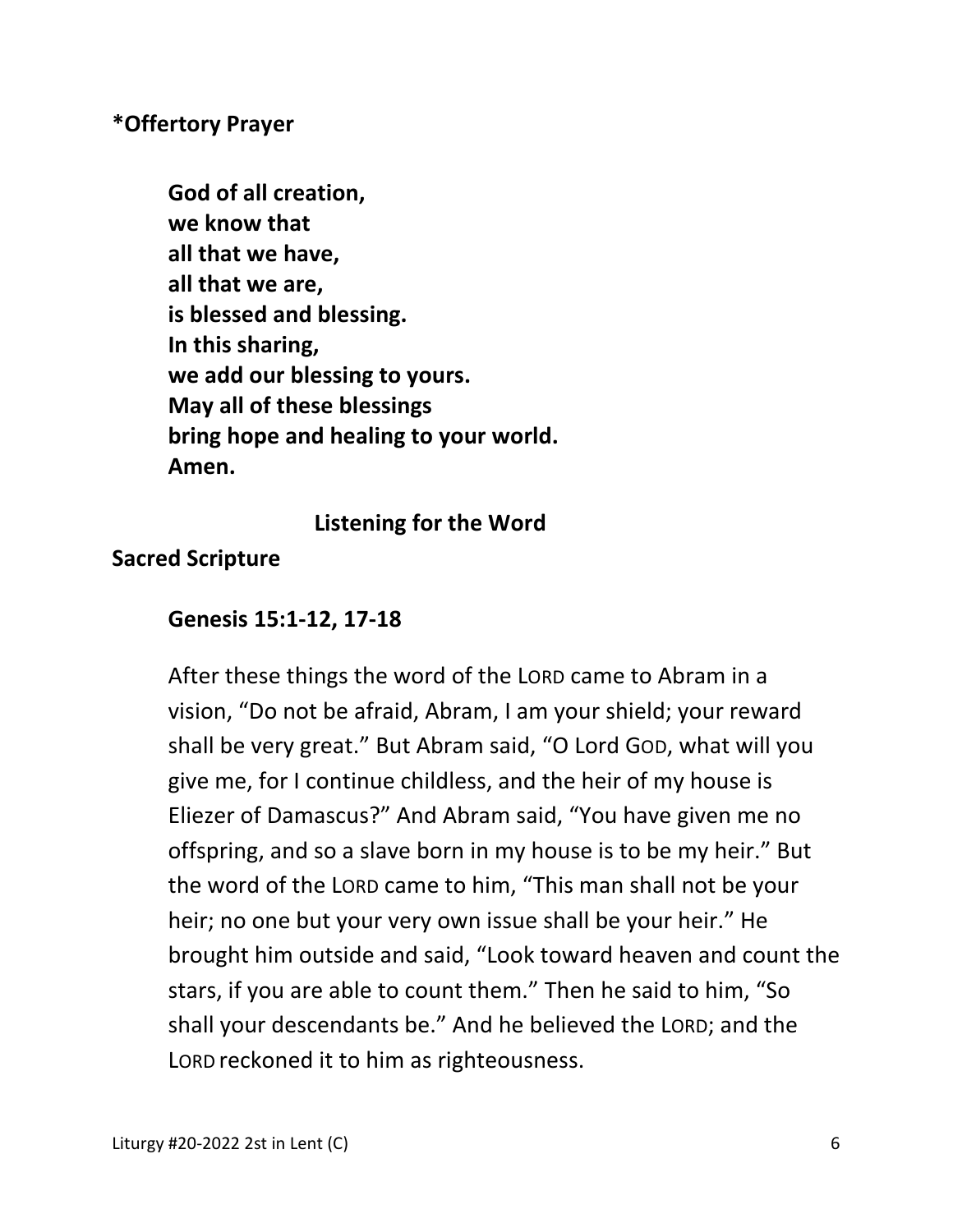Then he said to him, "I am the LORD who brought you from Ur of the Chaldeans, to give you this land to possess." But he said, "O Lord GOD, how am I to know that I shall possess it?" He said to him, "Bring me a heifer three years old, a female goat three years old, a ram three years old, a turtledove, and a young pigeon." He brought him all these and cut them in two, laying each half over against the other; but he did not cut the birds in two. And when birds of prey came down on the carcasses, Abram drove them away.

As the sun was going down, a deep sleep fell upon Abram, and a deep and terrifying darkness descended upon him...

When the sun had gone down and it was dark, a smoking fire pot and a flaming torch passed between these pieces. On that day the LORD made a covenant with Abram, saying, "To your descendants I give this land, from the river of Egypt to the great river, the river Euphrates,

### **Luke 13:31-35**

At that very hour some Pharisees came and said to him, "Get away from here, for Herod wants to kill you." He said to them, "Go and tell that fox for me, 'Listen, I am casting out demons and performing cures today and tomorrow, and on the third day I finish my work. Yet today, tomorrow, and the next day I must be on my way, because it is impossible for a prophet to be killed outside of Jerusalem.' Jerusalem, Jerusalem, the city that kills the prophets and stones those who are sent to it! How often have I desired to gather your children together as a hen gathers her brood under her wings, and you were not willing! See, your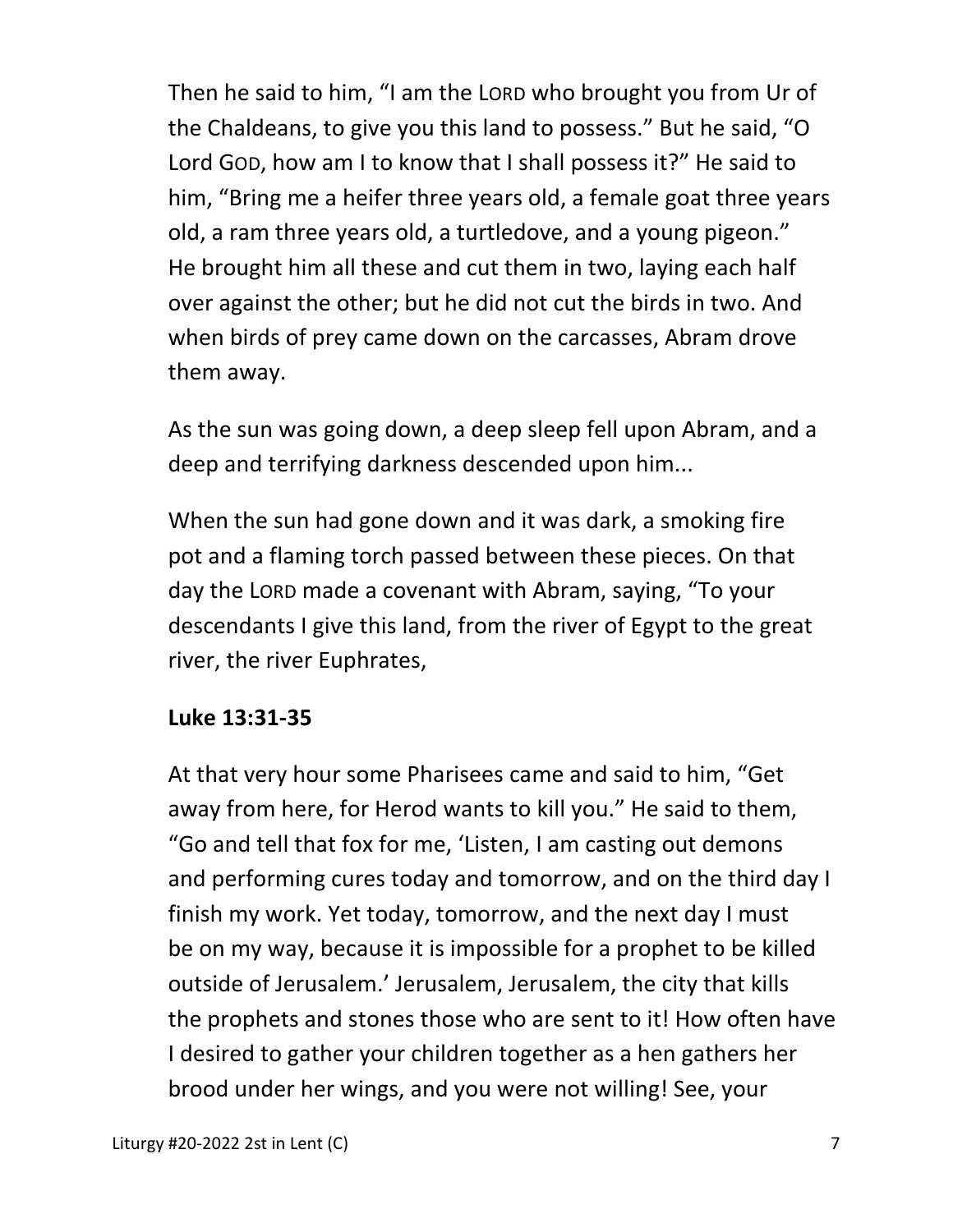house is left to you. And I tell you, you will not see me until the time comes when you say, 'Blessed is the one who comes in the name of the Lord.'"

|                         | <b>Anthem</b> Amazing Grace / Pachelbel's Canon | <b>Barrie Reid</b> |
|-------------------------|-------------------------------------------------|--------------------|
| <b>Sermon</b>           |                                                 |                    |
| <b>Reflective Music</b> | <b>Spirit of Gentleness</b>                     | <b>Barrie Reid</b> |

**Prayers of Thanksgiving and Intercession** 

# **Responding to the Word**

| *Hymn | "Great is thy Faithfulness" | VU #288 |
|-------|-----------------------------|---------|
|-------|-----------------------------|---------|

### **\*Benediction**

 Blessed and blessing, loving and loved, God's people of Central Queens community of faith, go from this place!

# **We're ready!**

 To times of work, to times of play, to times of busy-ness, to times away,

 God's people of Central Queens community of faith, go to the world!

# **We're ready!**

 To speak and to listen, to sing and to pray, to be a blessing,